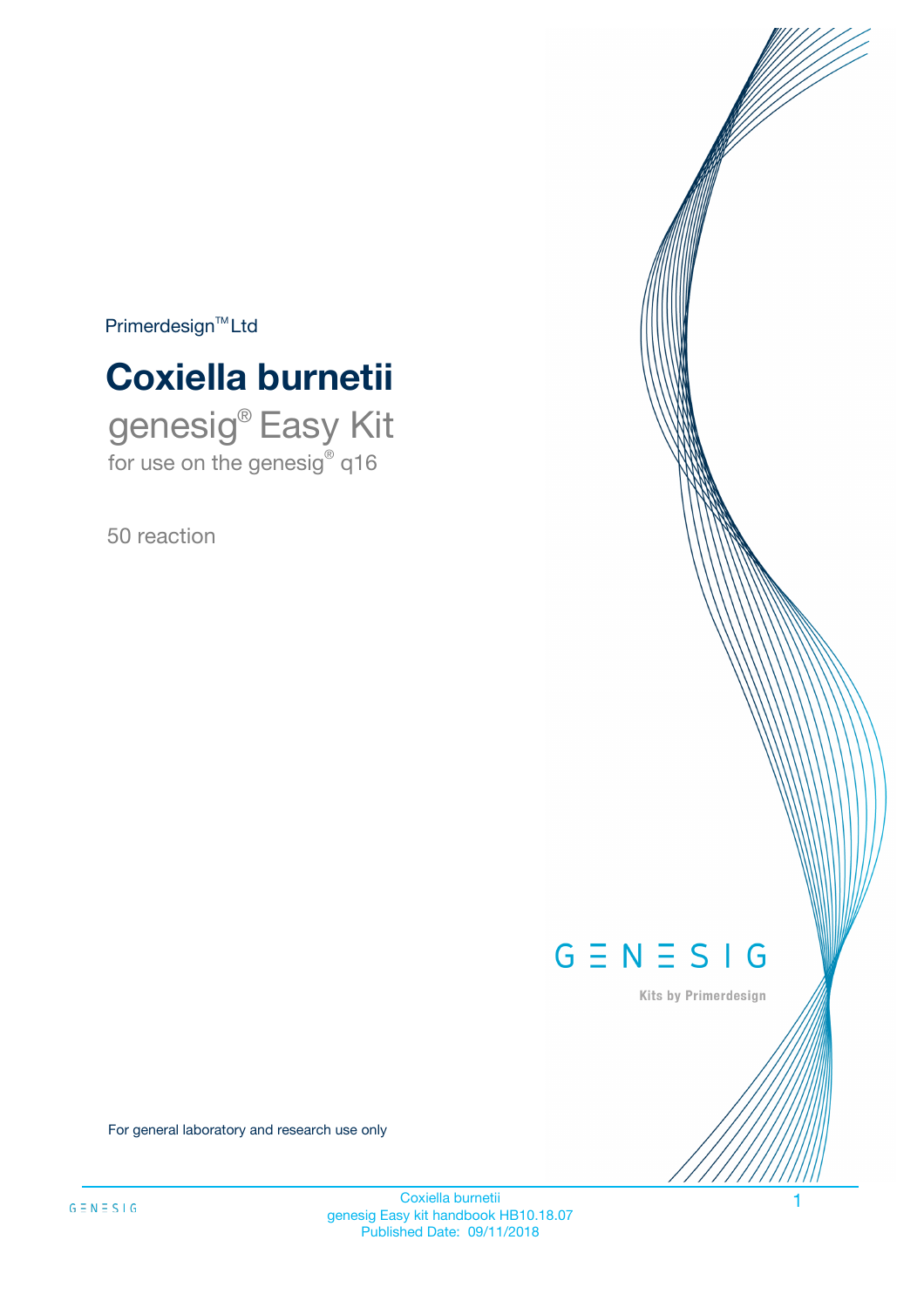# genesig® Easy: at a glance guide

#### **For each DNA test**

| Component               | <b>Volume</b> | Lab-in-a-box pipette |  |
|-------------------------|---------------|----------------------|--|
| C.burnetii reaction mix | 10 µl         |                      |  |
| <b>Your DNA sample</b>  | $10 \mu$      |                      |  |

#### **For each positive control**

| Component                 | Volume          | Lab-in-a-box pipette |  |
|---------------------------|-----------------|----------------------|--|
| C.burnetii reaction mix   | 10 <sub>µ</sub> |                      |  |
| Positive control template | 10 <sub>µ</sub> |                      |  |

#### **For each negative control**

| Component               | <b>Volume</b>   | Lab-in-a-box pipette |  |
|-------------------------|-----------------|----------------------|--|
| C.burnetii reaction mix | 10 <sub>µ</sub> |                      |  |
| <u>Water</u>            | 10 <sub>µ</sub> |                      |  |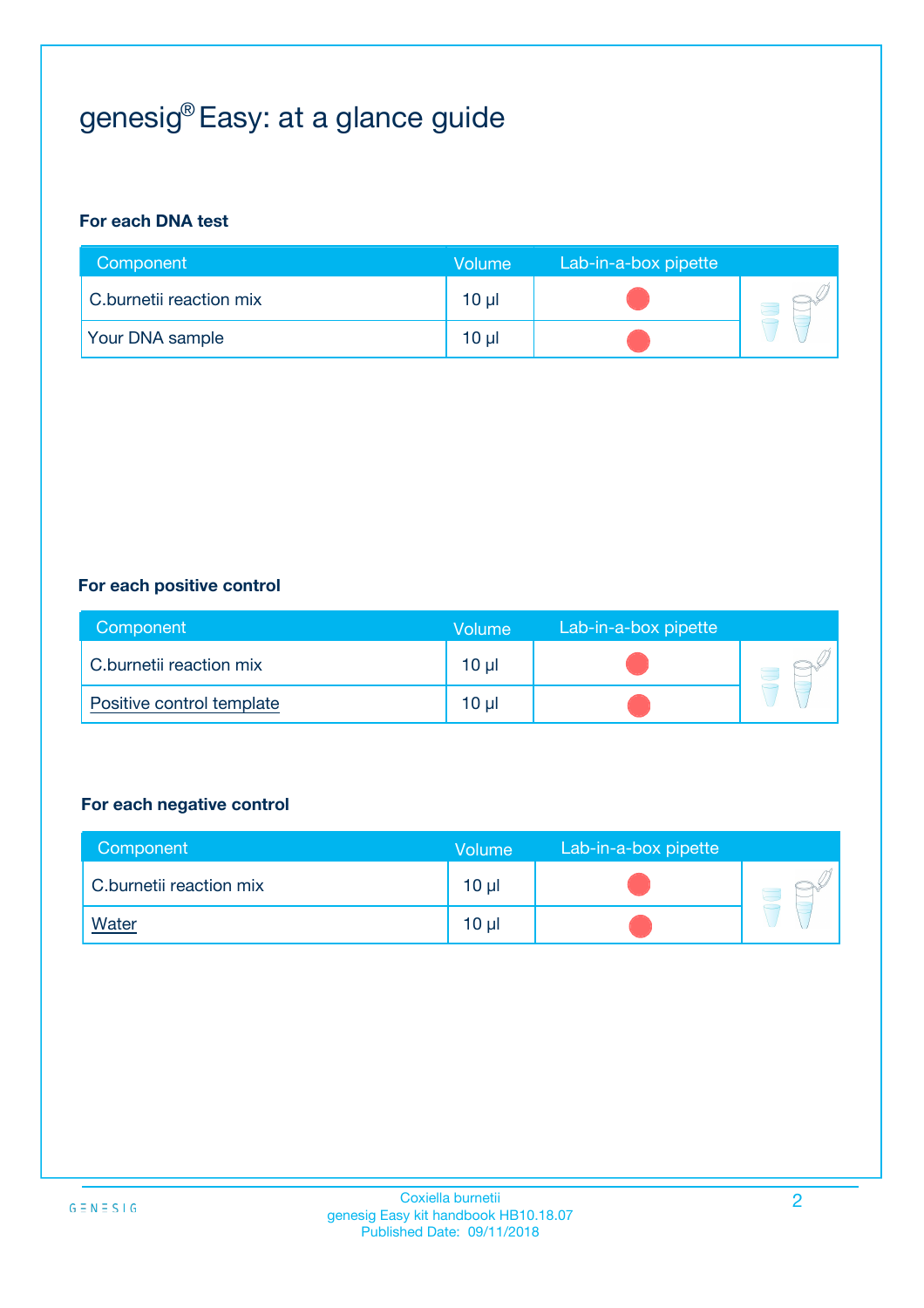# Kit Contents



# Reagents and equipment to be supplied by the user

#### **genesig® q16 instrument**

#### **genesig® Easy Extraction Kit**

This kit is designed to work well with all processes that yield high quality RNA and DNA but the genesig Easy extraction method is recommended for ease of use.

#### **genesig® Lab-In-A-Box**

The genesig Lab-In-A-Box contains all of the pipettes, tips and racks that you will need to use a genesig Easy kit. Alternatively if you already have these components and equipment these can be used instead.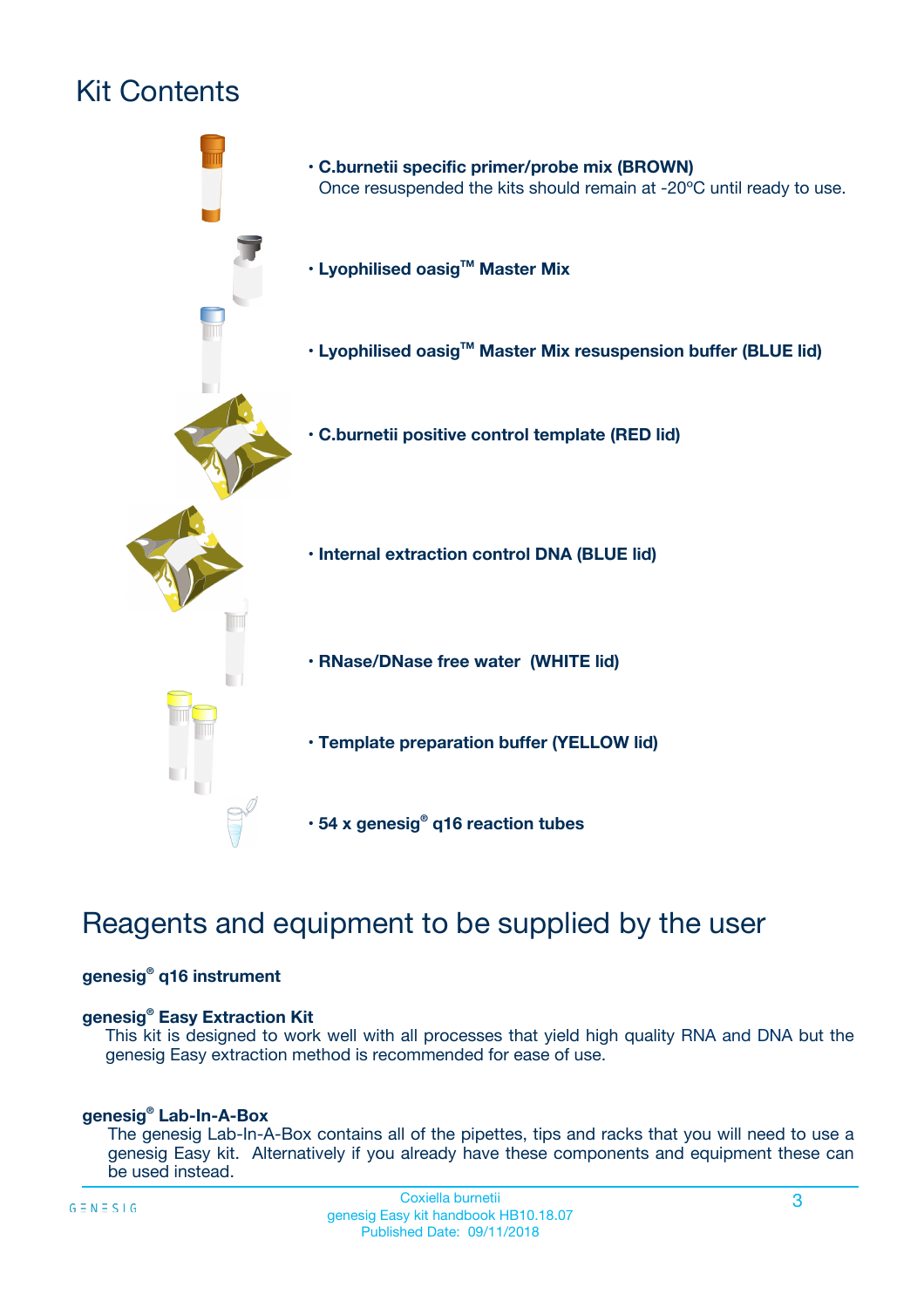# Step-by-step guide

### 1. Create your reaction mix



Use the blue pipette to transfer 500µl**\*** of the oasig Master Mix resuspension buffer into the tube of lyophilised oasig Master Mix and mix well by gently swirling. Then transfer all of that master mix into the brown tube labelled C.burnetii primers/probe.

**\***Transfering 525µl of the oasig Master Mix resuspension buffer to your oasig Master Mix (instead of the 500µl recommended above) will enable you to take full advantage of the 50 reactions by accounting for volume losses during pipetting. In order to do so with the genesig Easy fixed volume pipettes use 1x blue, 2x red and 1x grey pipettes to make the total volume. Please be assured that this will not adversely affect the efficiency of the test.

Cap and shake tube to mix. A thorough shake is essential to ensure that all components are resuspended. **Failure to mix well can produce poor kit performance.**

Leave to stand for 5 minutes. Now your reaction mix is ready to use.

Store the reaction mix in the freezer from hereon.

#### Top tip

- Ensure that the reaction mix is mixed thoroughly before each use by shaking.
- Once resuspended do not expose genesig Easy kit to temperatures above -20°C for longer than 30 minutes at a time.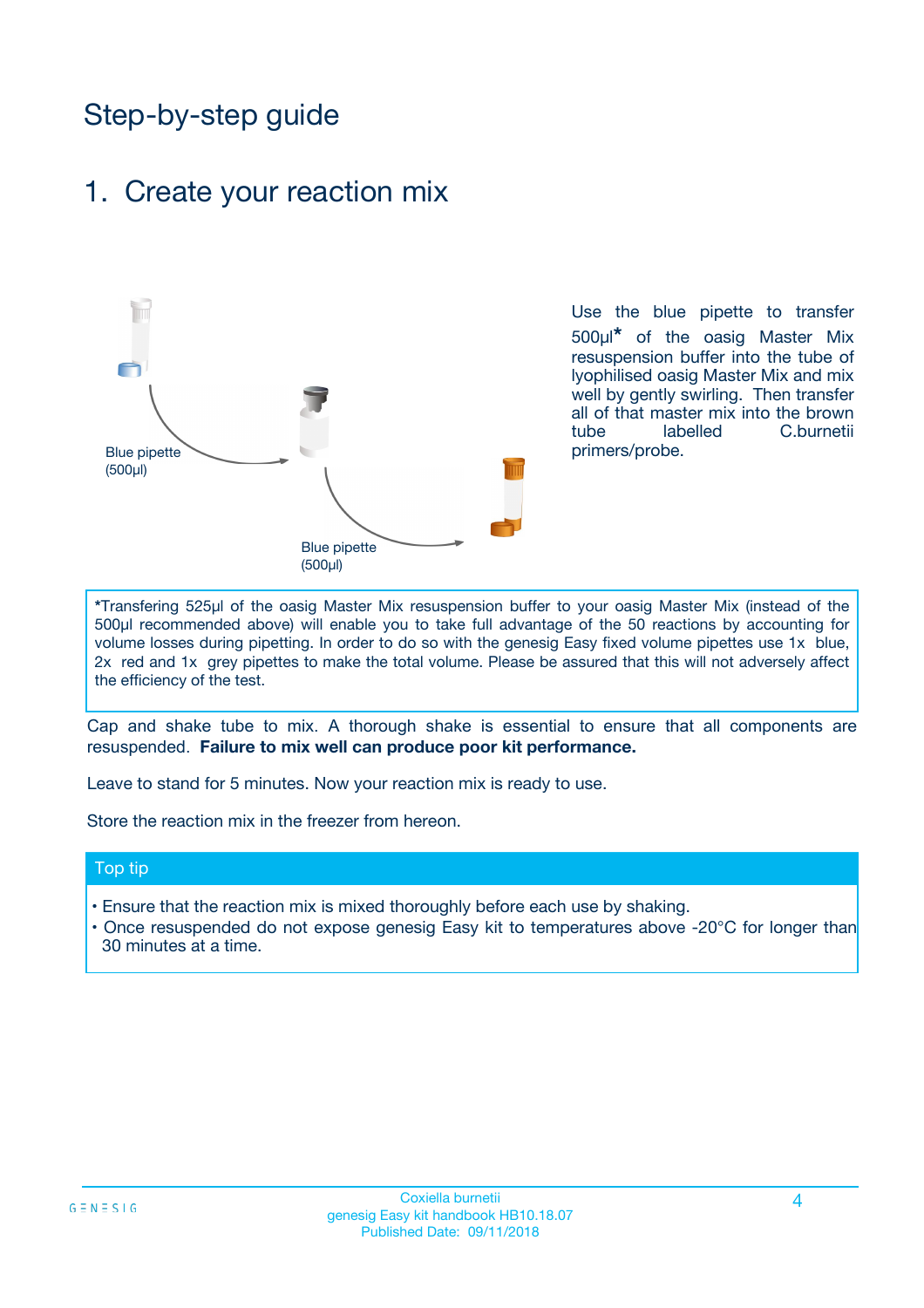# 2. Internal extraction control



Use the blue pipette to transfer 1000µl (2 x 500µl) of template preparation buffer into the Internal Extraction Control DNA tube. Cap and shake tube to mix.

Your kit contains Internal Extraction Control DNA. This is added to your biological sample at the beginning of the DNA extraction process. It is extracted along with the DNA from your target of interest. The q16 will detect the presence of this Internal Extraction Control DNA at the same time as your target. This is the ideal way to show that your DNA extraction process has been successful.

#### **If you are using an alternative extraction kit:**

Use the red pipette to transfer 10µl of Internal Extraction Control DNA to your sample **after** the lysis buffer has been added then follow the rest of the extraction protocol.

#### **If you are using samples that have already been extracted:**

Use the grey pipette to transfer 5µl of Internal Extraction Control DNA to your extracted sample.

### 3. Add reaction mix to all reaction tubes



For every reaction to be run, use the red pipette to add 10µl of your C.burnetii reaction mix to every tube.

#### Top tip

- Always pipette the reaction mix directly into the bottom of the tube.
- You can label the tube lids to aid your reaction setup but avoid labelling tube sides.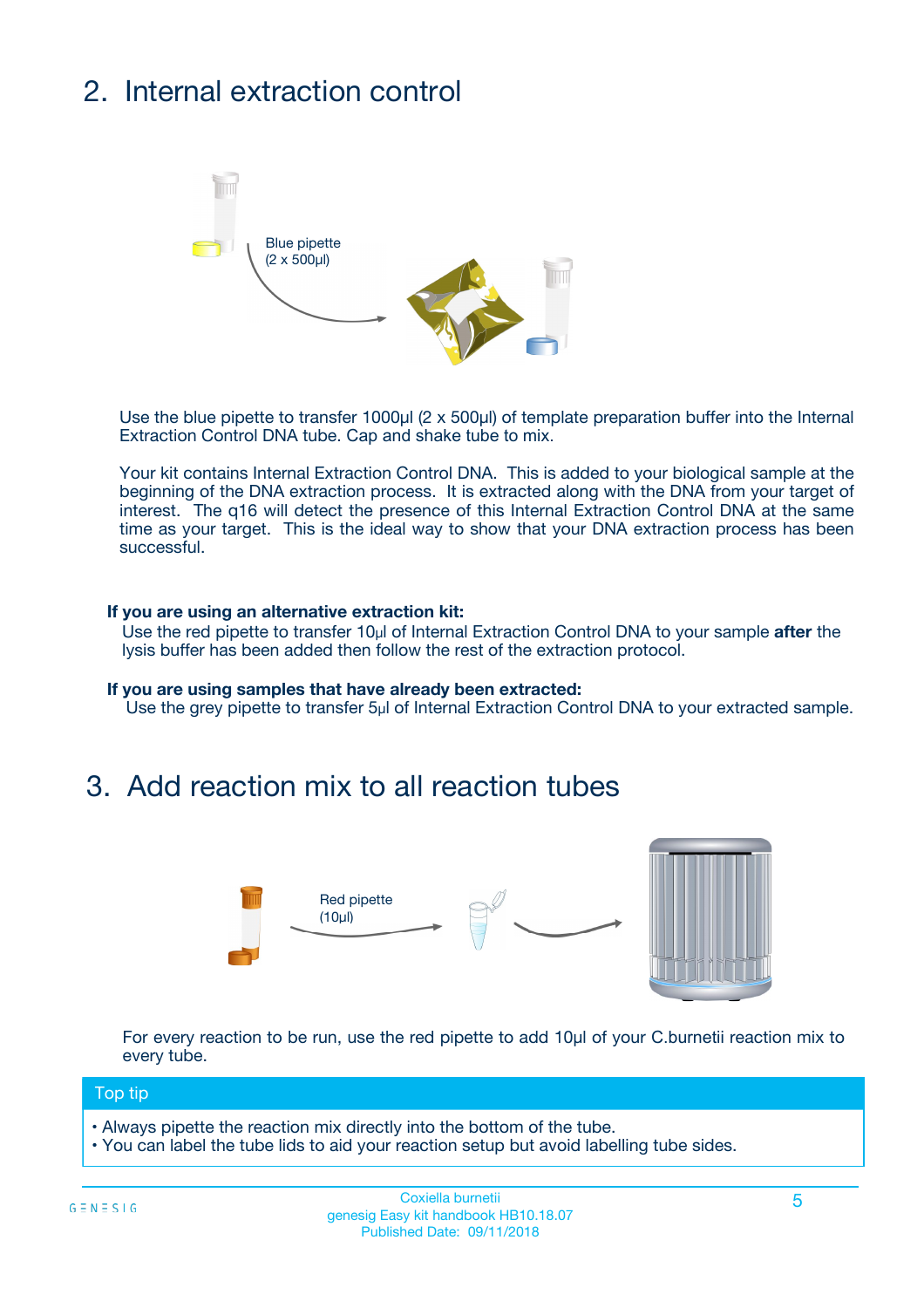### 4. Negative control



For each test you will require a negative control. Instead of DNA, water is used. This sample should typically prove negative thus proving that all of your positive samples really are positive.

To create a negative control reaction simply use the red pipette to add 10µl of the water to the required reaction tubes. Close these tubes after adding the water.

Because some genesig kit targets are common in the environment you may occasionally see a "late" signal in the negative control. The q16 software will take this into account accordingly.

#### Top tip

**•** Always add the water to the side of the tube to reduce the introduction of bubbles.

### 5. Set up a test



For each sample you wish to analyse, use the red pipette to add 10µl of your DNA sample to the required reaction tubes. Close these tubes after adding the sample. Always change pipette tips between samples.

#### Top tip

**•** Always add the DNA sample to the side of the tube to reduce the introduction of bubbles.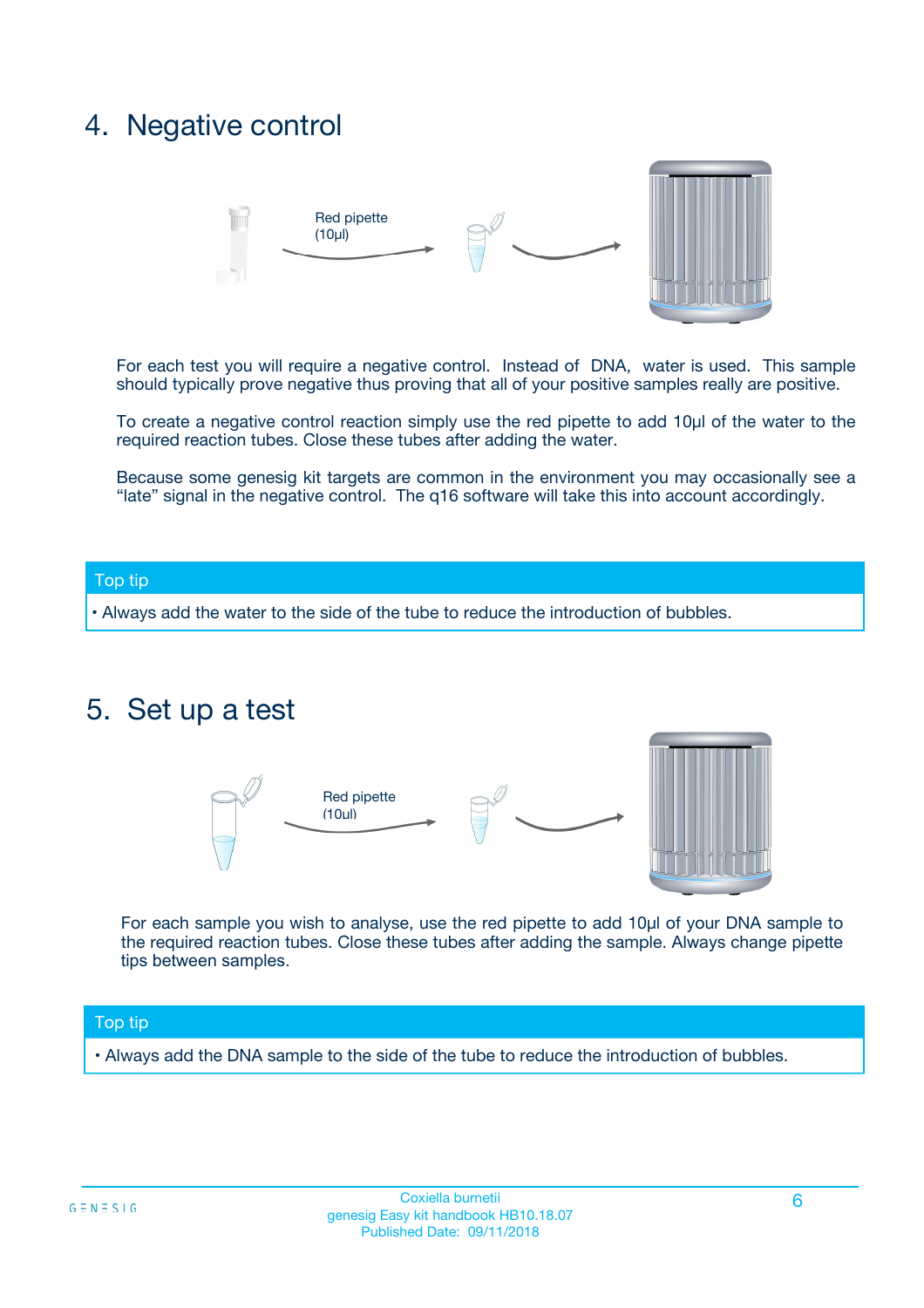### 6. Positive control



Use the blue pipette to transfer 1000µl (2 x 500µl) of template preparation buffer into the positive control template tube. Cap and shake tube to mix.

Each time you run a test you will require a positive control. This is a small portion of DNA from your target of interest. It serves two purposes:

1. It will always test positive so it shows that everything is working as it should be.

2. The q16 software knows how much DNA is present in the positive control. So it can automatically compare your sample of interest with the positive control to calculate the amount of target DNA in your sample.

To create a positive control reaction, simply use 10µl of the positive control instead of your DNA sample.



Take great care when setting up your positive control. The positive control template has the potential to give you a false positive signal in your other samples. Set positive controls up last after all other sample tubes are closed. Always change pipette tips between samples. You may even choose to set up positive controls in a separate room.

#### Top tip

**•** Always add the positive control to the side of the tube to reduce the introduction of bubbles.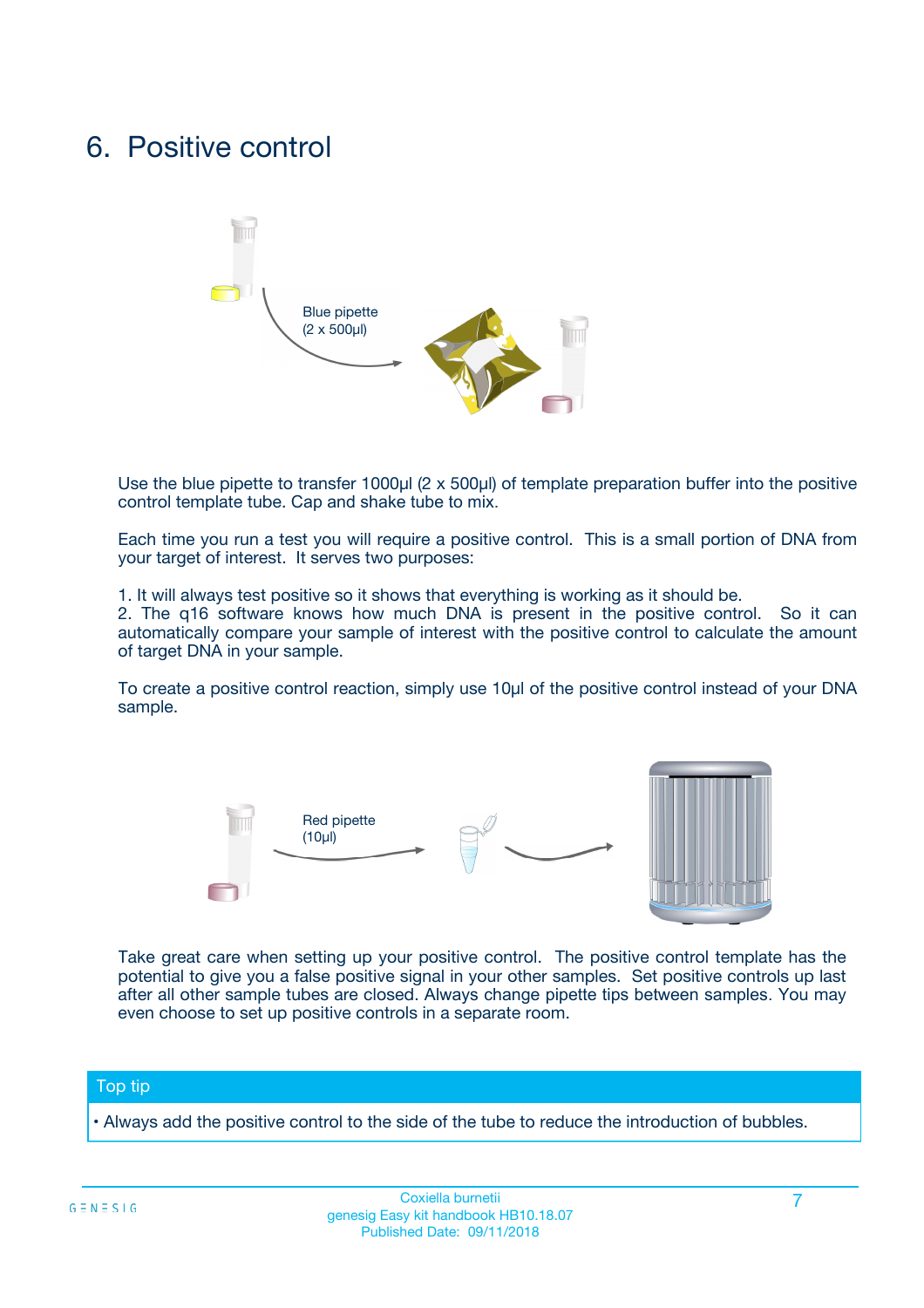# 7. Running the test

Place the tubes into the correct positions in your q16 as defined by the software, this may include positioning of empty tubes to ensure that the q16 lid is balanced. The run can then be started.

| qenesig q16 PCR software - 1.2                                               |                                   | $\Box$                                                                                          |
|------------------------------------------------------------------------------|-----------------------------------|-------------------------------------------------------------------------------------------------|
| $\vert \cdot \vert$<br>Unsaved (New Experiment 2<br><b>Open Experiments:</b> | <b>D</b> Open<br>R <sub>New</sub> | Save<br>Save As<br><b>C</b> Close<br><b>&amp; Configuration</b><br>$G \equiv N \equiv S \mid G$ |
| <b>Setup</b><br><b>Results</b><br>Stages:                                    |                                   |                                                                                                 |
| <b>Notes</b>                                                                 | <b>Samples</b>                    | <b>Tests</b>                                                                                    |
| <b>Name and Details</b>                                                      | Name<br>Color                     | Note<br>Color<br>Note<br>Name                                                                   |
| New Experiment 2017-10-26 11:06                                              | Sample 1                          | ÷<br>条<br>Test 1                                                                                |
| Kit type: genesig® Easy Target Detection kit                                 | Sample 2                          |                                                                                                 |
| Instrument Id.:                                                              | Sample 3                          | $\qquad \qquad \blacksquare$<br>$\qquad \qquad \blacksquare$                                    |
| <b>Run Completion Time:</b>                                                  | Sample 4                          |                                                                                                 |
| <b>Notes</b><br><b>A</b><br>$\overline{\mathbf v}$                           | Sample 5                          | ♦<br>4<br>÷<br>₩                                                                                |
| <b>Well Contents</b>                                                         |                                   | <b>Run</b>                                                                                      |
| Pos.<br>Test                                                                 | Sample                            | <b>Run Status</b>                                                                               |
| Test 1<br>$\blacktriangleleft$                                               | Negative Control                  | $\blacktriangle$                                                                                |
| $\overline{2}$<br>Test 1                                                     | <b>Positive Control</b>           |                                                                                                 |
| $\overline{\mathbf{3}}$<br>Test 1                                            | Sample 1                          | Show full log                                                                                   |
| Test 1<br>4                                                                  | Sample 2                          |                                                                                                 |
| 5<br>Test 1                                                                  | Sample 3                          | <b>Run Control</b>                                                                              |
| Test 1<br>6                                                                  | Sample 4                          |                                                                                                 |
| $\overline{7}$<br>Test 1                                                     | Sample 5                          |                                                                                                 |
| 8                                                                            |                                   | $\triangleright$ Start Run<br>Abort Run                                                         |
| <b>JOD FURTY TUDE TO BUILDED IN</b>                                          |                                   | $\overline{\mathbf{v}}$                                                                         |

#### Top tip

- Before loading tubes into the q16, check for bubbles! Flick the bottom of the tubes to remove any bubbles that may have formed during the test setup.
- Apply centrifugal force with a sharp wrist action to ensure all solution is at the bottom of the reaction tube.
- When repeating a test you can use a previous file as a template by clicking 'open' then selecting File name > Files of Type > Experiment file as template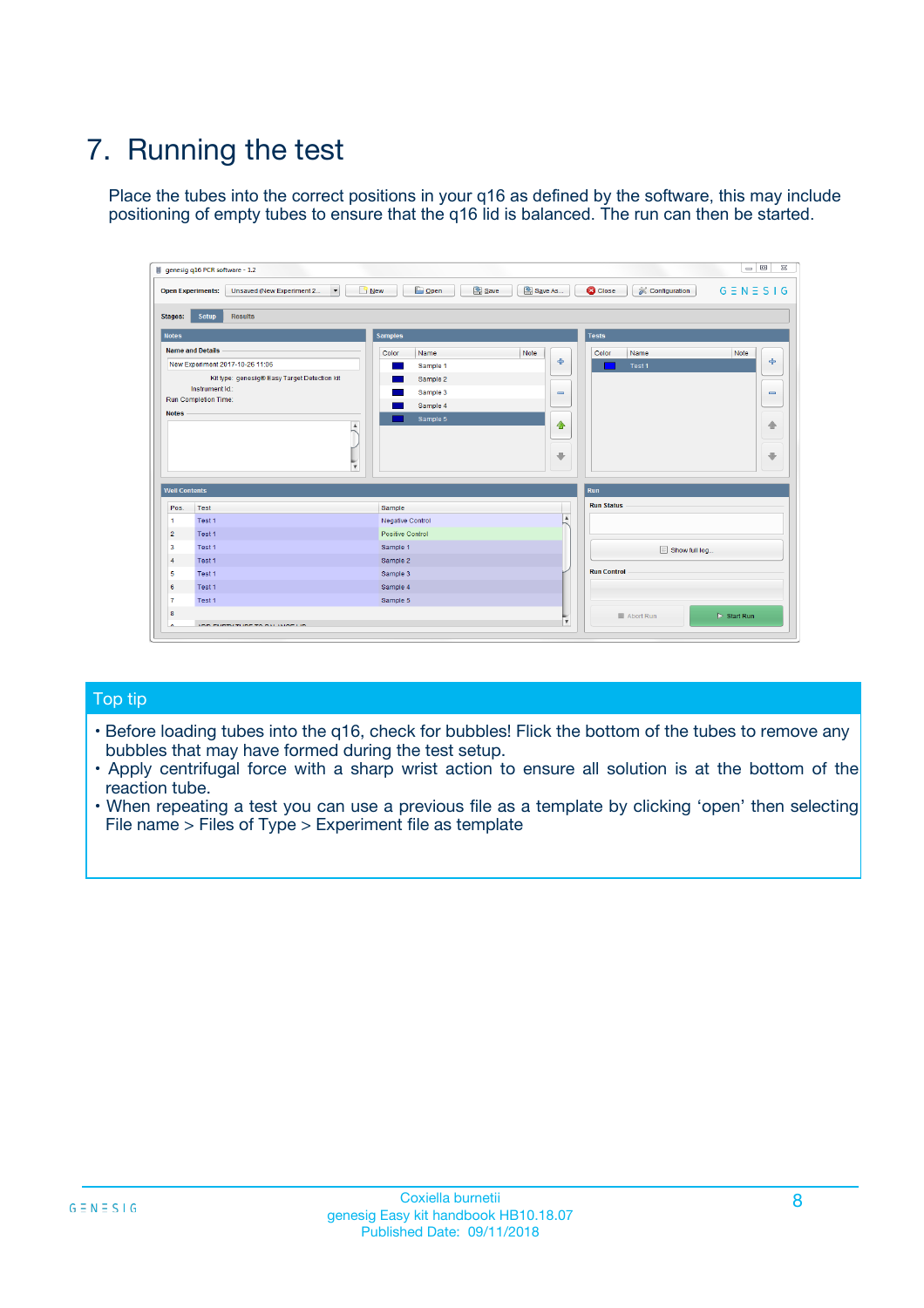### What do my results mean?

Analysis of your data is carried out automatically by the genesig q16. The following information is designed to help you fully understand a result or to troubleshoot:

### "Positive"

#### **Explanation**

Your sample has produced a positive result. Your target of interest is present and you can use the reported quantity.

"Negative"

#### **Explanation**

Your sample has produced a negative result. The target is not present in your sample.

### "Test contaminated"

#### **Explanation**

The Negative Control should be completely free of any DNA. If you see this error message it means that at some point during the setup, the Negative Control has been contaminated with DNA and has given a positive signal. This contamination has invalidated the test. The Positive Control and your test samples are both possible sources of contaminating DNA. The genesig q16 reaction tubes from previous runs will also contain very high amounts of DNA so it is important that these are carefully disposed of after the run is completed and NEVER OPENED. It may be the case that your kits have become contaminated which will lead to the same problem occurring repeatedly.

#### **Solutions**

1. Clean your working area using a commercial DNA remover solution to ensure the area is DNA free at the start of your run and re-run the test

2. If the problem persists then the kit has become contaminated and it will have to be discarded and replaced with a new kit. When you open the new kit, run a simple test to show that changing the kit has solved the problem. Prepare a test which includes only the Positive Control, the Negative Control and one 'mock sample'. For the 'mock sample' add water instead of any sample DNA. The result for the Negative Control and the mock sample should be negative indicating that contamination is no longer present.

#### **Preventive action**

An ideal lab set-up has a 'Clean area' where the test reagents are prepared and a 'sample area' where DNA samples and the Positive Control template are handled. The best workflow involves setting up all the test components (excluding the positive control template) in the clean area and then moving the tests to the sample area for sample and Positive Control addition. If this method is followed then the kit components are always kept away from possible sources of contamination. For extra security the Negative Control can be completely prepared and sealed in the clean area. All work areas should be decontaminated regularly with DNA remover.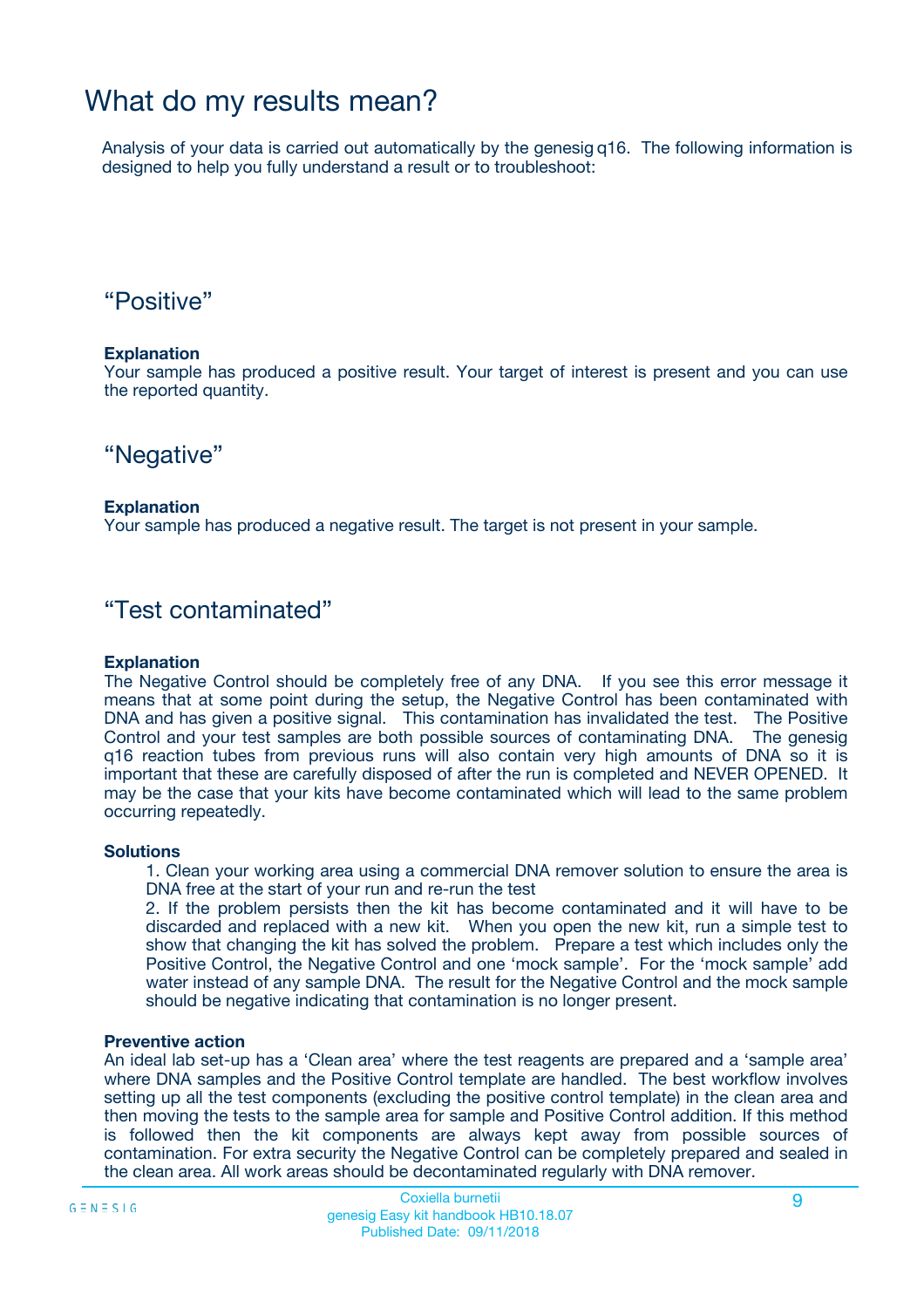### "Sample preparation failed"

#### **Explanation**

The test has failed because the quality of the sample was not high enough. The Internal Extraction Control component identifies whether the sample has been prepared correctly and is of suitable quality. This error message means that this quality control test has failed and the sample quality is not high enough for analysis.

#### **Solutions**

1. Check the sample preparation protocol for any user errors then repeat.

2. Poor quality samples can result from overloading the sample preparation protocol with too much starting material. Try reducing the amount of starting material then repeat.

3. Failing to add the Internal extraction Control DNA to your sample during the sample preparation protocol can also lead to a reported result of "sample preparation failed". Ensure that this step has not been overlooked or forgotten. If your samples are derived from an archive store or from a process separate from your genesig Easy extraction kit; you must add 5µl of Internal Extraction Control DNA into each 0.5ml of your sample to make it suitable for use on the q16.

### "Positive result, poor quality sample"

#### **Explanation**

The test is positive so if you are only interested in obtaining a 'present or absent' answer for your sample then your result is reliable. However, the test contains an Internal Extraction Control component that identifies if the sample is of high quality. This quality control test has failed and the sample is not therefore of high enough quality to accurately calculate the exact copy number of DNA present. If you require quantitative information for your sample then proceed with the solutions below.

#### **Solution**

For appropriate solutions, read the "Sample preparation failed" section of this handbook.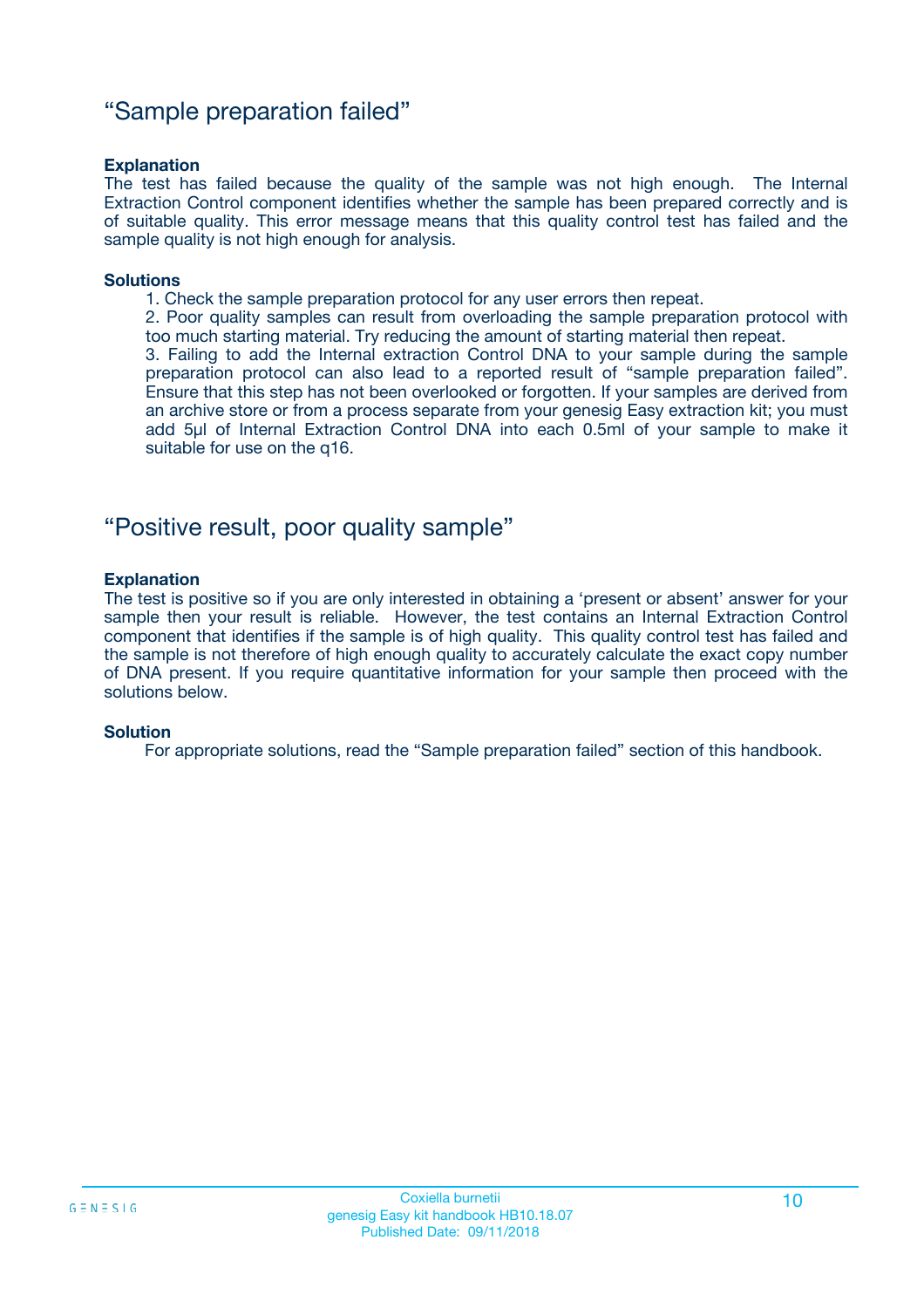### "Test failed"

#### **Explanation**

The test has failed because the Positive Control has not worked. The Positive Control is present to show that all aspects of the test are working correctly together. When this control test fails, the test as a whole is invalidated. This finding indicates that a problem has occurred in the reaction set-up part of the experiment and has nothing to do with sample preparation.

#### **Solutions**

- 1. Check the entire workflow and test set-up to look for any user errors, then repeat the test e.g. have the right colour pipettes and solutions been used with the correct tubes?
- 2. Ensure the positive and negative controls are inserted into the correct wells of your q16.

3. A component of the test may have 'gone off' due to handing errors, incorrect storage or exceeding the shelf life. When you open a new kit, run a simple test to show that changing the kit has solved the problem. Prepare a test which includes only the Positive Control, the Negative Control and one 'mock sample'. For the 'mock sample' add internal control template instead of any sample DNA. If the Positive Control works, the mock sample will now be called as a negative result.

### "Test failed and is contaminated"

#### **Explanation**

The Positive Control is indicating test failure, and the Negative Control is indicating test contamination. Please read the "Test Failed" and "Test contamination" sections of this technical support handbook for a further explanation.

#### **Solution**

For appropriate solutions, read both the "Test failed" and "Test contaminated" sections of this handbook.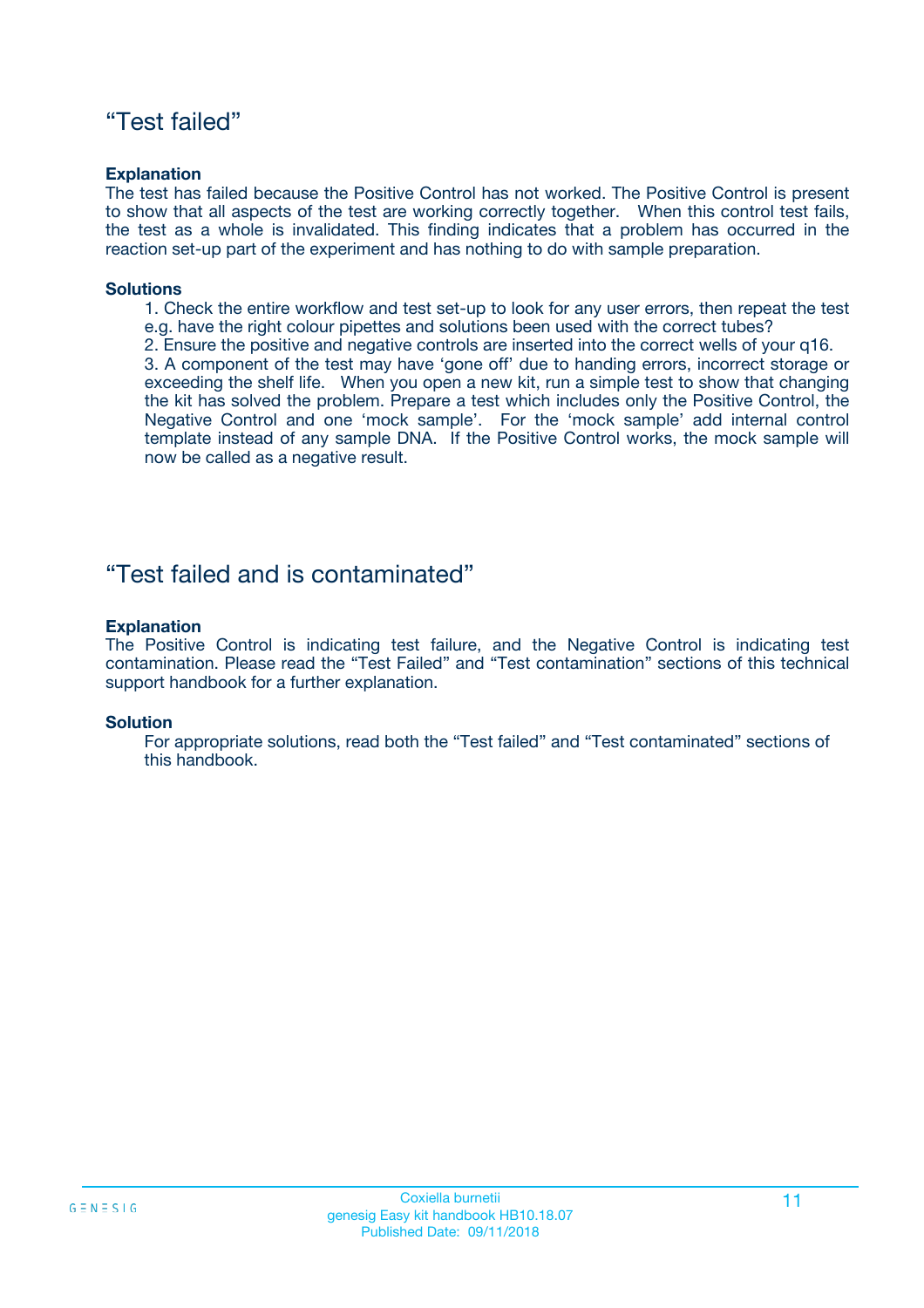## Coxiella burnetii

Coxiella Burnetii is a Gram-negative non-sporulating, rod-like intracellular bacterium that is responsible for human Q fever. The pathogen can be considered as a potential agent for bioterrorism as it is highly infectious and resistant to heat and drying. The genome is approximately 2 Mb long and is circular in conformation. C. burnetii possesses a lipopolysaccharide structure that is important in virulence and responsible for antigenic phase variation, analogous to the smooth-rough LPS variation seen in enteric Gram-negative microorganisms. Bacterial isolates from eukaryotic hosts have a phase I (smooth) LPS, which can protect the microorganism from microbicidal activities of the host.

Coxiella burnetii can induce abortion in domestic mammals (cat, dog, rabbit) and ruminants, and these animals represent their main reservoir. The danger posed by Coxiella is that they can be excreted by animals exhibiting no apparent clinical signs of the disease, whether following natural infection or because the animals have been vaccinated with an ineffective vaccine. This can then be transmitted to humans via inhalation or tick bites. After initial infection at the site of entry, the microorganism is engulfed by resident macrophages and transported systemically, causing histopathological changes in the lungs, liver, and spleen. After uptake by host cells, the acidic conditions within the phagolysosome allow the bacteria to grow. Eventually, proliferation within the phagolysosome leads to rupture of the host cell and infection of a new population of host cells.

The incubation period can vary from a few days to several weeks and the severity of infection varies in direct proportion to the infectious dose in normal individuals. There are no characteristic symptoms of Q fever, but fever, severe headache, and chills tend to be prevalent. Fever usually peaks at 40°C and lasts for approximately 13 days. Fatigue and sweats also frequently occur. Pneumonia is a common clinical presentation. Cough, nausea, vomiting, myalgia, arthralgia, chest pain, hepatitis, and occasionally, splenomegaly, osteomyelitis, and meningoencephalitis are symptoms that are also associated with acute Q fever. Fatalities in cases of acute Q fever are rare, with fewer than 1% of cases resulting in death. Children develop symptomatic disease less frequently than adults.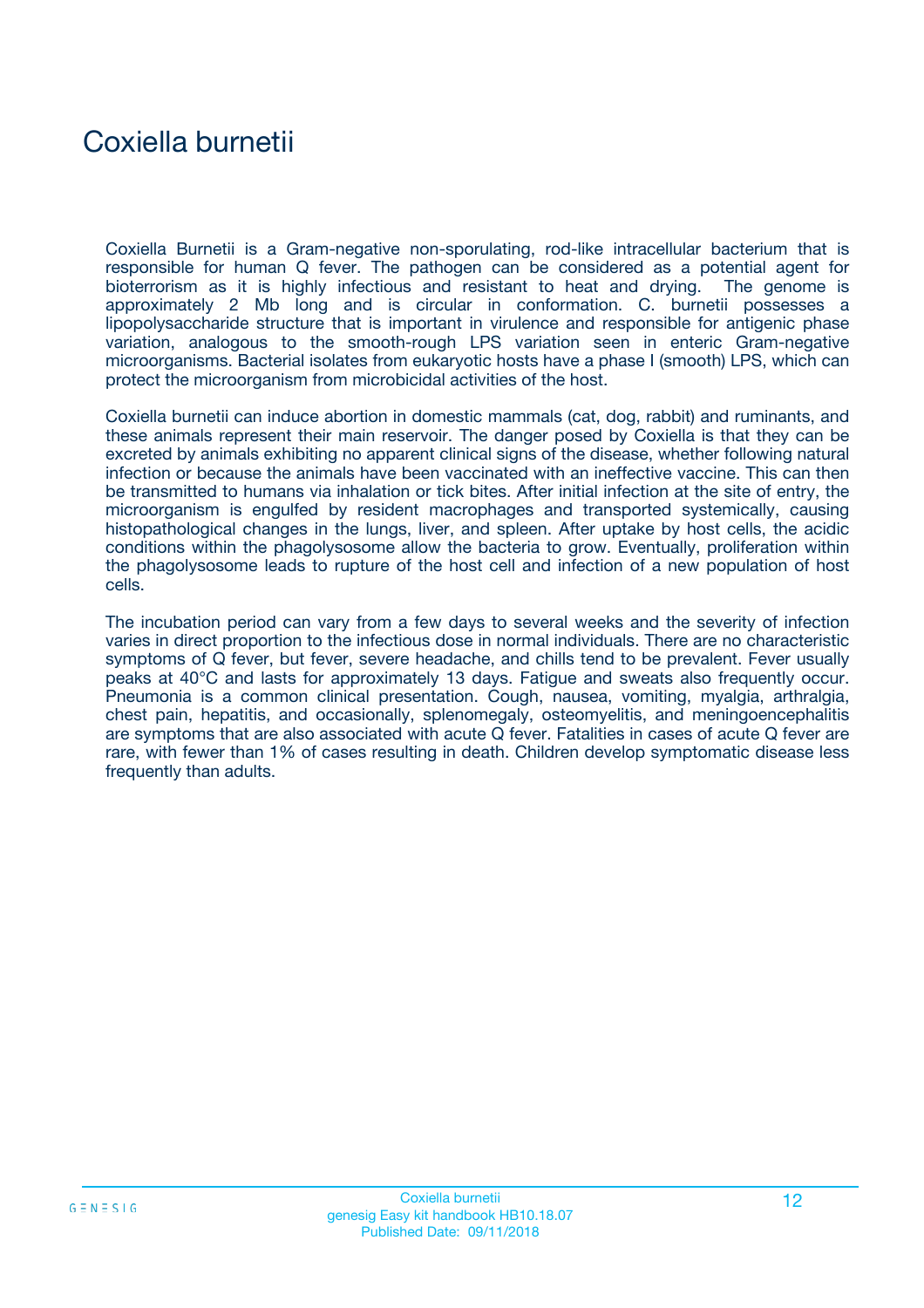# **Specificity**

The Primerdesign genesig Kit for Coxiella burnetii (C.burnetii) genomes is designed for the in vitro quantification of C.burnetii genomes. The kit is designed to have a broad detection profile. Specifically, the primers represent 100% homology with over 95% of the NCBI database reference sequences available at the time of design.

The dynamics of genetic variation means that new sequence information may become available after the initial design. Primerdesign periodically reviews the detection profiles of our kits and when required releases new versions.

If you require further information, or have a specific question about the detection profile of this kit then please send an e.mail to enquiry@primerdesign.co.uk and our bioinformatics team will answer your question.